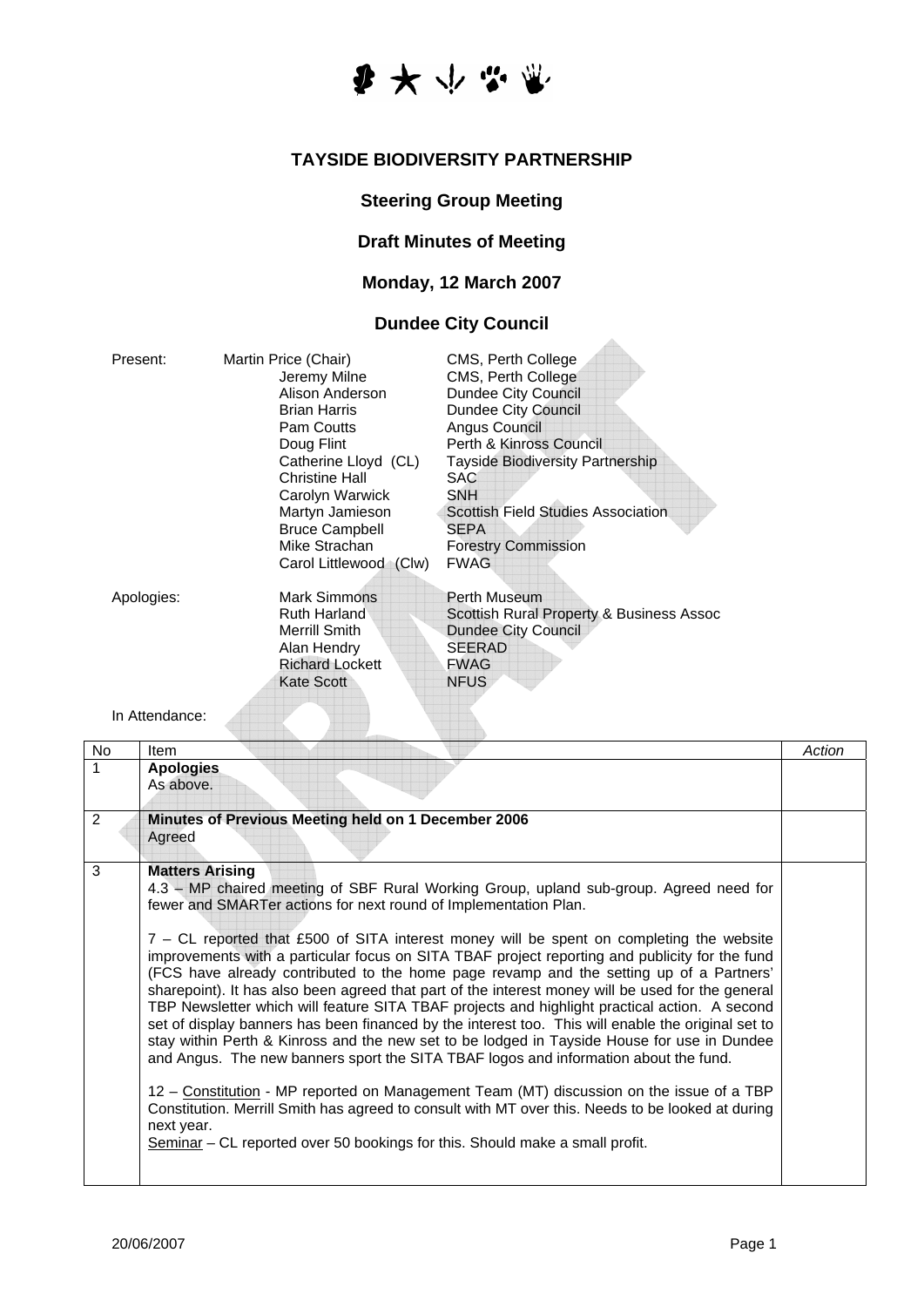| 4  | <b>Reports from Sub Group Leaders</b><br>Sub-group reports tabled. The meeting agreed that tabling sub-group progress reports in this<br>format was useful and that minuted comments should be added direct to the Progress Report<br>spreadsheet and circulated with the minutes.                                                                                                                                                                                                                                                                                                                                                                                                                                                                                                                                                                         | JM/AP                       |
|----|------------------------------------------------------------------------------------------------------------------------------------------------------------------------------------------------------------------------------------------------------------------------------------------------------------------------------------------------------------------------------------------------------------------------------------------------------------------------------------------------------------------------------------------------------------------------------------------------------------------------------------------------------------------------------------------------------------------------------------------------------------------------------------------------------------------------------------------------------------|-----------------------------|
|    | Scottish Biodiversity Week (19-27 May) is a good publicity opportunity for TBP. As in the past,<br>CL would be preparing a Tayside events leaflet which would also be available on the website.<br>Sub-groups to think of additional activities/events to help increase profile. MP suggested that<br>TBAF will want to do something for this also.                                                                                                                                                                                                                                                                                                                                                                                                                                                                                                        | Sub-<br>group<br>leaders    |
|    | MP reminded that it is important for sub-groups to make sure that outputs from projects are<br>being properly monitored and recorded as TBP will need to demonstrate that projects are<br>producing results. DF suggested that this means that adequate baseline data also required<br>against which to monitor. DF also raised the issue of climate change and suggested that this<br>needs to be borne in mind when considering the merits of any project.                                                                                                                                                                                                                                                                                                                                                                                               |                             |
| 5. | Sub-group proformas<br>Committee agreed that subgroup leaders are responsible for updating proformas.<br>ACTION: - put updated proformas on TBP website sharepoint.                                                                                                                                                                                                                                                                                                                                                                                                                                                                                                                                                                                                                                                                                        | CL                          |
| 6. | <b>Strategic species list for Tayside</b><br>CW reported that the SNH Species Action Framework had been launched in February. A copy<br>has been sent to CL and copies would be sent to sub-group leaders once reprints were<br>available. The Framework identifies 32 species for which concerted, focused effort over the next<br>5 years will deliver the greatest biodiversity benefits. SNH are to produce Action Plans for each<br>of the species in the coming year. There is a budget of £1 million p.a. for all of the species over<br>the next 5 years. Unclear at present how money will be allocated. There are several species<br>that are relevant to Tayside. Advice for TBP is to carry on as normal and await publication of<br>Framework Action Plans which should serve as guidance. Maintain pragmatic approach at the<br>local level. |                             |
| 7. | <b>Finance</b><br>DF and CL meeting with budget managers on Wednesday. Any monies, including sub-group<br>money, left over at the end of this financial year will be transferred to Dundee. DF to liaise with<br>Dundee over transfers. DF reported that there is no cause for concern over finances at the<br>moment. On behalf of TBP, MP thanked DF for taking care of the finances over the last three<br>years.<br>ACTION: circulate updated financial statement with minutes. Finance updates to be posted on<br>TBP website sharepoint                                                                                                                                                                                                                                                                                                              | DF/CL                       |
|    | CW confirmed that SNH have assessed the TBP application and sent a letter offering grant aid<br>for the next three years up to end of March 2010.<br>MP thanked SNH for the Promotions Budget grants that had been made. Suggested planning                                                                                                                                                                                                                                                                                                                                                                                                                                                                                                                                                                                                                |                             |
|    | ahead for next year to avoid a last minute scramble. Asked for confirmation of money available<br>for next year. CW reported that SNH have allocated £10,000 to cover Clackmannanshire, TBP<br>and Rangers. Can't confirm exact allocation for TBP yet but it will be of the order of ca. £500<br>per sub-group. This money is for pump-priming, material costs and publicity. CW requested that<br>sub-groups think about potential projects for this budget in advance and discuss with her as<br>early as possible.                                                                                                                                                                                                                                                                                                                                     |                             |
|    | ACTION: TBP allocation of SNH Promotions Budget and sub-group proposals for projects to be<br>tabled at the meeting after next.                                                                                                                                                                                                                                                                                                                                                                                                                                                                                                                                                                                                                                                                                                                            | CW/sub-<br>group<br>leaders |
| 8. | <b>Tayside Biodiversity Action Fund</b><br>CL represented MP at the last QLT meeting at which all of the applications were approved. CL<br>will now write to ENTRUST to release the funds.                                                                                                                                                                                                                                                                                                                                                                                                                                                                                                                                                                                                                                                                 |                             |
|    | CL tabled TBAF project update. BH suggested that the figure for total project spend be entered<br>alongside the figure for TBAF contribution. MP suggested that 'in kind' contributions should also<br>be displayed. CL is planning to publicise this during Scottish Biodiversity Week and will include<br>these additional figures. April 27 <sup>th</sup> is the next deadline for applications. While there is not much<br>money left to allocate for the period Sept 2006- Aug 2007, it was agreed that the scheme be<br>kept open as normal as funding for projects is often allocated for future activities.                                                                                                                                                                                                                                        | CL                          |